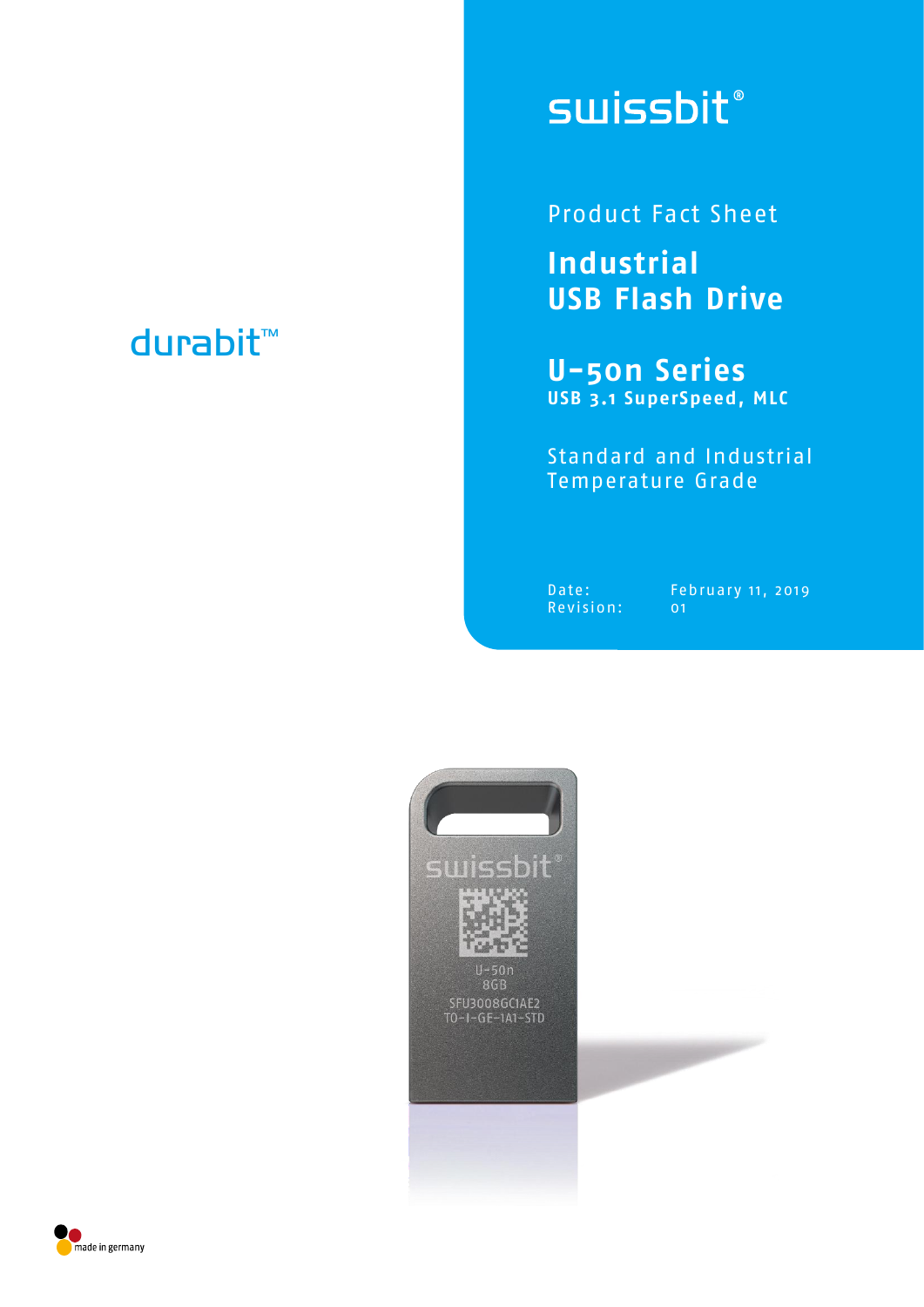### Product Fact Sheet U-50n Series



## **Product Summary**

- Capacities: 8 GBytes, 16 GBytes, 32 GBytes, 64 GBytes
- Form Factor:  $24.0$  mm x 12.1 mm x  $4.5$  mm
- Compliance: USB 3.1 Gen 1 SuperSpeed specification compatible (backward compliance with USB 2.0/1.1)
- Performance:
	- $\circ$  Read performance: sequential read up to 135 MBytes/s, random read IOPS up to 3,150
	- $\circ$  Write performance: sequential write up to 65 MBytes/s, random write IOPS up to 900

#### Operating Temperature Range:

- o Commercial: 0 °C to 70 °C
- o Industrial: -40 °C to 85 °C
- Storage Temperature Range: -40 °C to 85 °C
- Operating Voltage: 5.0 V ± 10%
- Data Retention: 10 years @ life begin; 1 year @ life end
- Endurance in TeraBytes Written (TBW) @ Max Capacity: 198 (seq. write 128KB); 6 (random write 4KB)
- High-Performance 32-Bit Processor with Integrated, Parallel Flash Interface Engines:
	- o Multi-Level Cell (MLC) NAND Flash
	- o Hardware BCH Code ECC (up to 40bit correction per 1 KByte page)
- High Reliability:
	- o Mean Time Between Failure (MTBF): > 3,000,000 hours
	- o Data Reliability: < 1 non-recoverable error per 10<sup>16</sup> bits read

### **Product Features**

- Page based Flash management with durabit™ technology for increased endurance & random performance
- Optimized FW algorithms especially for high read access and long data retention applications
	- o Proven power fail management for highest reliability
	- o Near Miss ECC technology Minimize the risk of uncorrectable bit failure over the product life time. Each read command analyzes the ECC margin level and refreshes data if necessary.
	- o Read Disturb Management The read commands are monitored and the content is refreshed when critical levels have occurred.
	- o Wear Leveling technology Equal wear leveling of static and dynamic data. The wear leveling assures that dynamic data as well as static data is balanced evenly across the memory. This guarantees the maximum write endurance of the device.
	- o Data Care Management The interruptible background process controls the user data for read disturb effects or high temperature related retention degradation and refreshes data if necessary.
- Detailed S.M.A.R.T. support and extended vendor information
- LED for operation indication
- In-field firmware update
- 30 µinch gold-plated USB 3.0 Type-A connector contacts
- Swissbit Life Time Monitoring (SBLTM) tool and SDK for SBLTM (on request)
- Customized options like removable or fixed drive configuration, customer specified strings and IDs, FAT16, FAT32 or customer file system, preload service or customized logo on request

#### Why Swissbit?

Swissbit is focused on the design, development, manufacture, and support of leading edge memory and storage solutions for the worldwide OEM/ODM marketplace. As a global supplier, Swissbit recognizes and addressees the higher level of application requirements of today's industrial, Netcom, and automotive customers by providing best-in-class products and services, with uncompromised attention to driving overall value and quality.